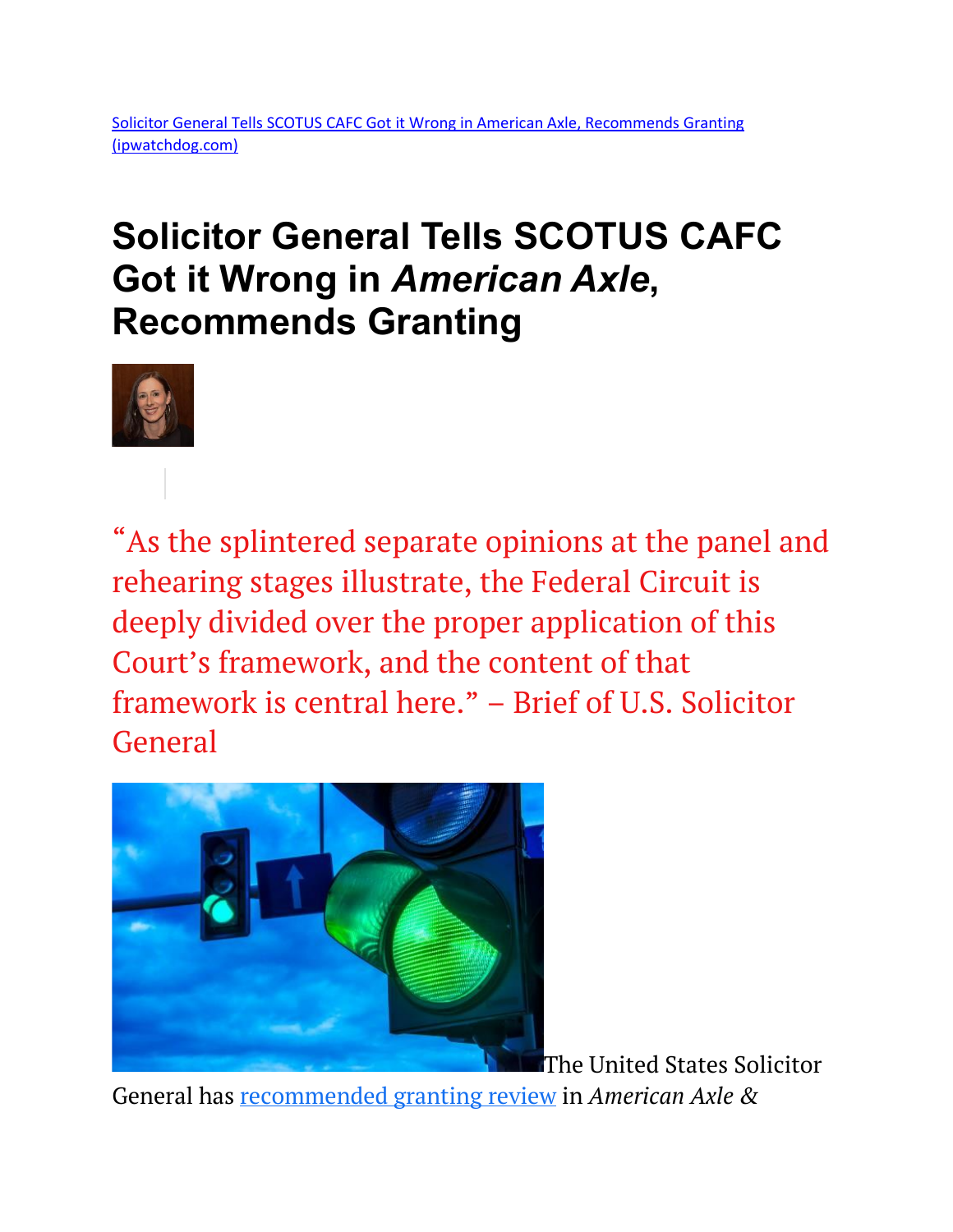*Manufacturing v. Neapco Holdings*, a case many in the patent community hope will provide clarity on U.S. patent eligibility law. The Supreme Court asked for the views of the Solicitor General in May of 2021 and the response has been highly anticipated.

The SG's brief says that inventions like the one at issue in *American Axle* have "[h]istorically…long been viewed as paradigmatic examples of the 'arts' or 'processes' that may receive patent protection if other statutory criteria are satisfied" and that the U.S. Court of Appeals for the Federal Circuit "erred in reading this Court's precedents to dictate a contrary conclusion."

The brief explains in no uncertain terms that claim 22 of the patent at issue in the case does not "simply describe or recite" a natural law and ultimately should have been held patent eligible.

American Axle filed a petition for certiorari with the Supreme Court on December 28, 2020, following the U.S. Court of Appeals for the Federal Circuit's July 2020 [modified judgment](https://www.ipwatchdog.com/2020/08/03/cafc-evenly-splits-en-banc-rehearing-american-axles-driveshaft-patent/id=123744/) and [October 2019 panel](https://www.ipwatchdog.com/2019/10/04/cafc-rejects-method-manufacturing-propshafts-101-judge-moore-calls-majority-analysis-validity-goulash/id=114258/)  [opinion](https://www.ipwatchdog.com/2019/10/04/cafc-rejects-method-manufacturing-propshafts-101-judge-moore-calls-majority-analysis-validity-goulash/id=114258/) affirming the district court's ruling that American Axle's claims directed to driveshaft automotive technology were ineligible under Section 101. Judge Moore dissented, saying that "the majority's decision expands § 101 well beyond its statutory gate-keeping function and the role of this appellate court well beyond its authority."

American Axle is asking the Supreme Court to consider the following questions:

1. What is the appropriate standard for determining whether a patent claim is "directed to" a patentineligible concept under step 1 of the Court's two-step framework for determining whether an invention is eligible for patenting under 35 U.S.C. § 101?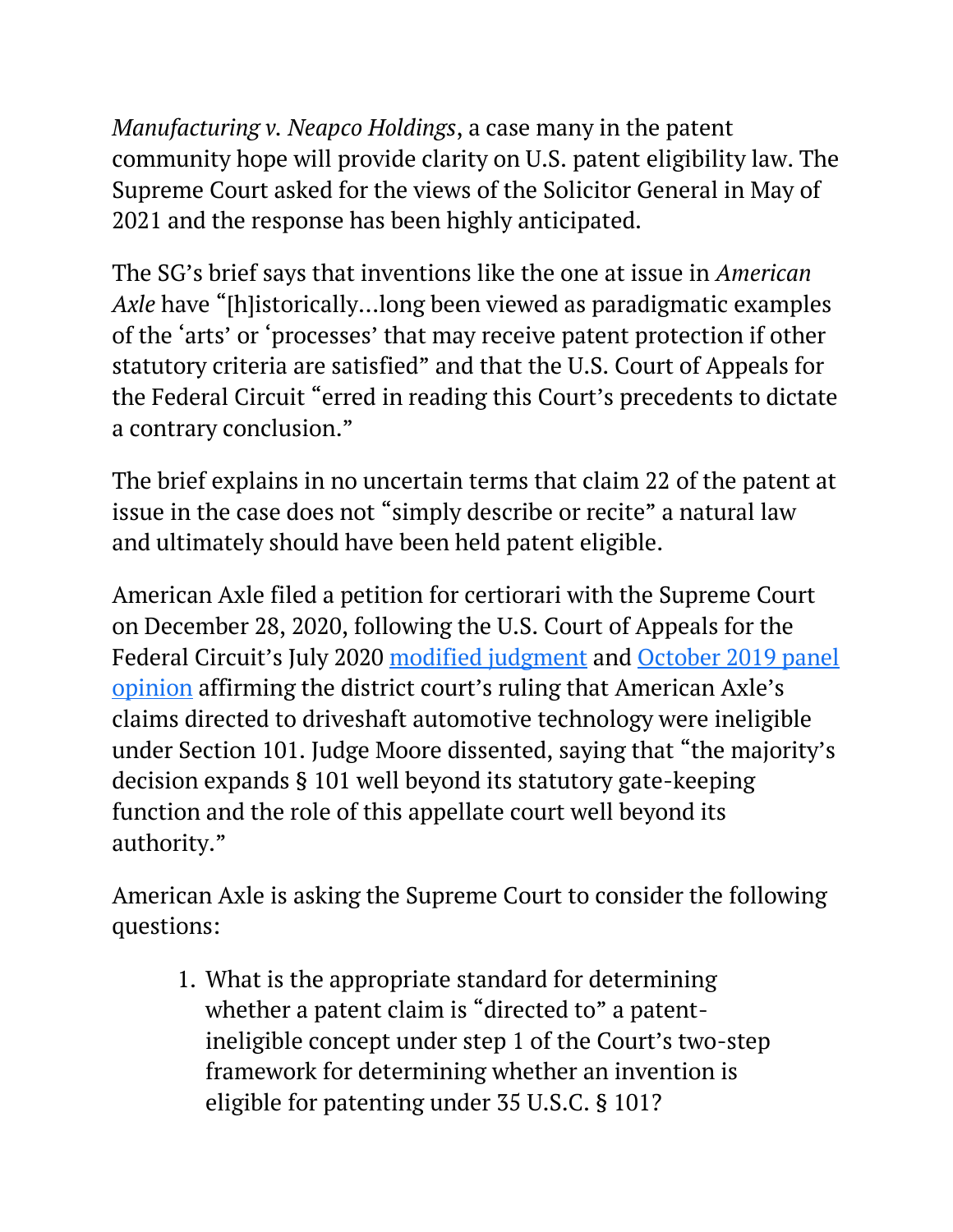2. Is patent eligibility (at each step of the Court's two-step framework) a question of law for the court based on the scope of the claims or a question of fact for the jury based on the state of art at the time of the patent?

The SG recommends granting the petition as to question 1 "as framed in this brief." The Court often follows the advice of the SG regarding whether or not to grant a petition.

The brief rejects Neapco's argument that the petition should be denied because the case was decided "after full fact and expert discovery" and the decision "factbound and narrow." The SG says: "As the splintered separate opinions at the panel and rehearing stages illustrate, the Federal Circuit is deeply divided over the proper application of this Court's framework, and the content of that framework is central here."

While Neapco suggested dealing with eligibility law in a software or life sciences case, the SG says:

[I]n applying Section 101 to the more traditional industrial manufacturing method at issue here, the Court can more readily draw on historical practice and precedent to clarify the governing principles, which can then be translated to other contexts.

With respect to the second question presented in the petition, the SG recommends first dealing with question one, since "[t]he answer to that satellite procedural question depends on the substantive Section 101 standard…. The Court accordingly should grant review on the first question presented…[and] [i]f necessary, it may then address, in this case or a future one, whether applying that standard entails a legal, factual, or hybrid analysis."